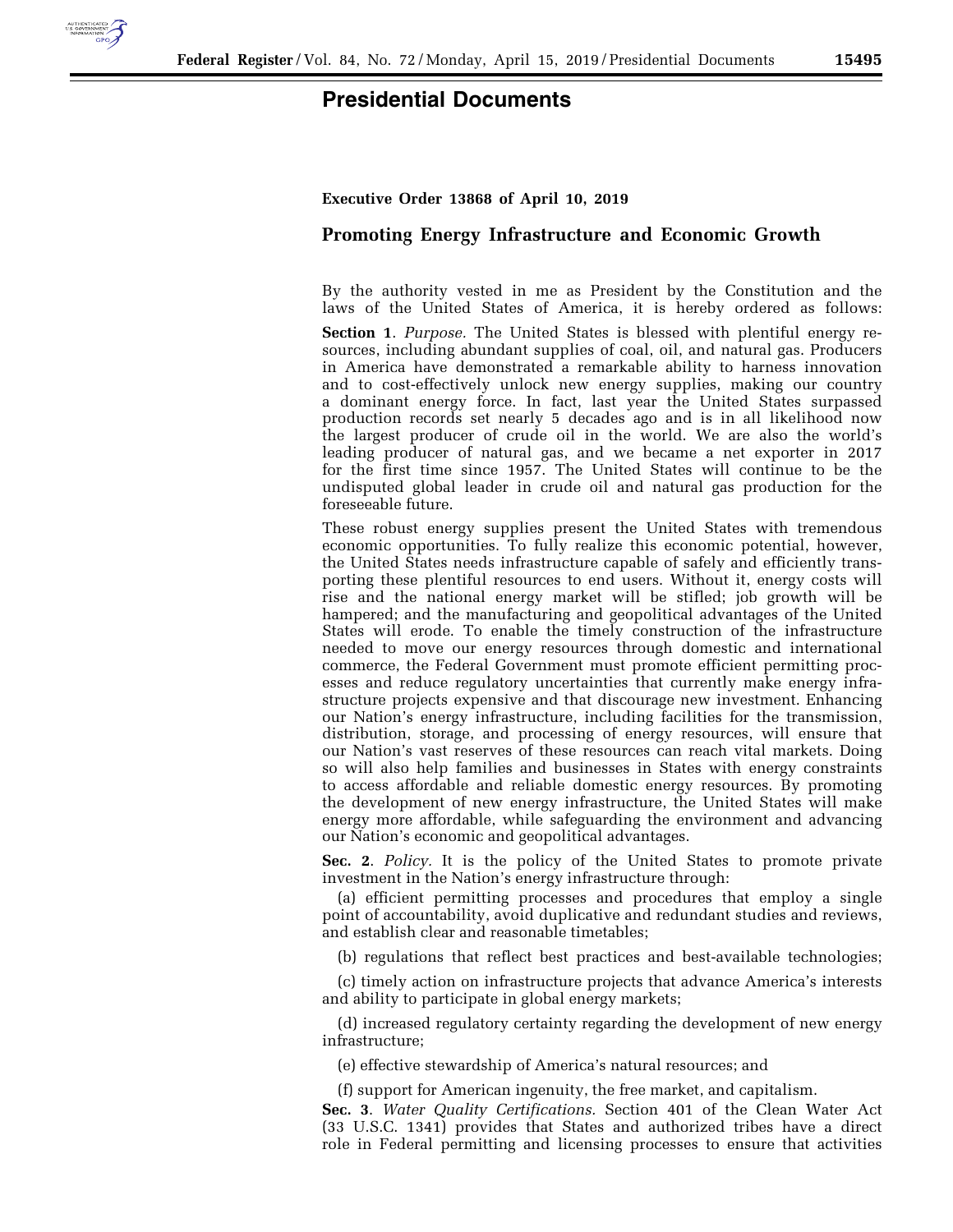subject to Federal permitting requirements comply with established water quality requirements. Outdated Federal guidance and regulations regarding section 401 of the Clean Water Act, however, are causing confusion and uncertainty and are hindering the development of energy infrastructure.

(a) The Administrator of the Environmental Protection Agency (EPA) shall consult with States, tribes, and relevant executive departments and agencies (agencies) in reviewing section 401 of the Clean Water Act and EPA's related regulations and guidance to determine whether any provisions thereof should be clarified to be consistent with the policies described in section 2 of this order. This review shall include examination of the existing interim guidance entitled, ''Clean Water Act Section 401 Water Quality Certification: A Water Quality Protection Tool for States and Tribes'' (Section 401 Interim Guidance). This review shall also take into account federalism considerations underlying section 401 of the Clean Water Act and shall focus on:

(i) the need to promote timely Federal-State cooperation and collaboration;

(ii) the appropriate scope of water quality reviews;

(iii) types of conditions that may be appropriate to include in a certification;

(iv) expectations for reasonable review times for various types of certification requests; and

(v) the nature and scope of information States and authorized tribes may need in order to substantively act on a certification request within a prescribed period of time.

(b) Upon completion of the consultation and review process described in subsection (a) of this section, but no later than 60 days after the date of this order, the Administrator of the EPA shall:

(i) as appropriate and consistent with applicable law, issue new guidance to States and authorized tribes to supersede the Section 401 Interim Guidance to clarify, at minimum, the items set forth in subsection (a) of this section; and

(ii) issue guidance to agencies, consistent with the policies outlined in section 2 of this order, to address the items set forth in subsection (a) of this section.

(c) Upon completion of the consultation and review process described in subsection (a) of this section, but no later than 120 days after the date of this order, the Administrator of the EPA shall review EPA's regulations implementing section 401 of the Clean Water Act for consistency with the policies set forth in section 2 of this order and shall publish for notice and comment proposed rules revising such regulations, as appropriate and consistent with law. The Administrator of the EPA shall finalize such rules no later than 13 months after the date of this order.

(d) Upon completion of the processes described in subsection (b) of this section, the Administrator of the EPA shall lead an interagency review, in coordination with the head of each agency that issues permits or licenses subject to the certification requirements of section 401 of the Clean Water Act (401 Implementing Agencies), of existing Federal guidance and regulations for consistency with EPA guidance and rulemaking. Within 90 days of completion of the processes described in subsection (b) of this section, the heads of the 401 Implementing Agencies shall update their respective agencies' guidance. Within 90 days of completion of the processes described in subsection (c) of this section, if necessary, the heads of each 401 Implementing Agency shall initiate a rulemaking to ensure their respective agencies' regulations are consistent with the rulemaking described in subsection (c) of this section and with the policies set forth in section 2 of this order.

**Sec. 4**. *Safety Regulations.* (a) The Department of Transportation's safety regulations for Liquefied Natural Gas (LNG) facilities, found in 49 CFR part 193 (Part 193), apply uniformly to small-scale peakshaving, satellite, temporary, and mobile facilities, as well as to large-scale import and export terminals. Driven by abundant supplies of domestic natural gas, new LNG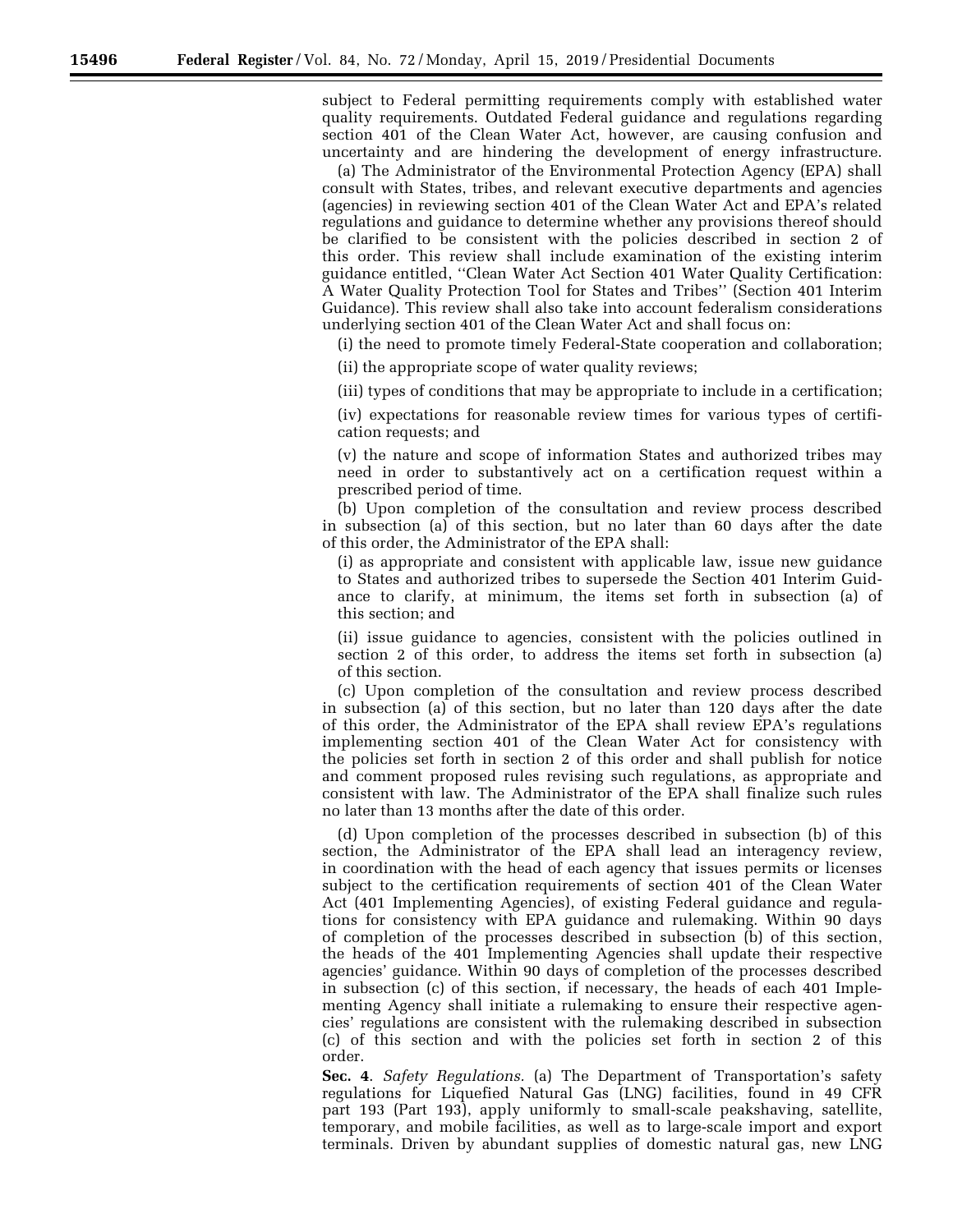export terminals are in various stages of development, and these modern, large-scale liquefaction facilities bear little resemblance to the small peakshaving facilities common during the original drafting of Part 193 nearly 40 years ago. To achieve the policies set forth in subsection 2(b) of this order, the Secretary of Transportation shall initiate a rulemaking to update Part 193 and shall finalize such rulemaking no later than 13 months after the date of this order. In developing the proposed regulations, the Secretary of Transportation shall use risk-based standards to the maximum extent practicable.

(b) In the United States, LNG may be transported by truck and, with approval by the Federal Railroad Administration, by rail in United Nations portable tanks, but Department of Transportation regulations do not authorize LNG transport in rail tank cars. The Secretary of Transportation shall propose for notice and comment a rule, no later than 100 days after the date of this order, that would treat LNG the same as other cryogenic liquids and permit LNG to be transported in approved rail tank cars. The Secretary shall finalize such rulemaking no later than 13 months after the date of this order.

**Sec. 5**. *Environment, Social, and Governance Issues; Proxy Firms; and Financing Energy Projects Through the United States Capital Markets.* (a) The majority of financing in the United States is conducted through its capital markets. The United States capital markets are the deepest and most liquid in the world. They benefit from decades of sound regulation grounded in disclosure of information that, under an objective standard, is material to investors and owners seeking to make sound investment decisions or to understand current and projected business. As the Supreme Court held in TSC Industries, Inc. v. Northway, Inc., 426 U.S. 438, 449 (1976), information is ''material'' if ''there is a substantial likelihood that a reasonable shareholder would consider it important.'' Furthermore, the United States capital markets have thrived under the principle that companies owe a fiduciary duty to their shareholders to strive to maximize shareholder return, consistent with the long-term growth of a company.

(b) To advance the principles of objective materiality and fiduciary duty, and to achieve the policies set forth in subsections  $2(c)$ , (d), and (f) of this order, the Secretary of Labor shall, within 180 days of the date of this order, complete a review of available data filed with the Department of Labor by retirement plans subject to the Employee Retirement Income Security Act of 1974 (ERISA) in order to identify whether there are discernible trends with respect to such plans' investments in the energy sector. Within 180 days of the date of this order, the Secretary shall provide an update to the Assistant to the President for Economic Policy on any discernable trends in energy investments by such plans. The Secretary of Labor shall also, within 180 days of the date of this order, complete a review of existing Department of Labor guidance on the fiduciary responsibilities for proxy voting to determine whether any such guidance should be rescinded, replaced, or modified to ensure consistency with current law and policies that promote long-term growth and maximize return on ERISA plan assets.

**Sec. 6**. *Rights-of-Way Renewals or Reauthorizations.* The Secretary of the Interior, the Secretary of Agriculture, and the Secretary of Commerce approve rights-of-way for energy infrastructure through lands owned by or within the jurisdiction or control of the United States. Energy infrastructure rightsof-way grants, leases, permits, and agreements routinely include sunset provisions. Operating facilities in expired rights-of-way creates legal and operational uncertainties for owners and operators of energy infrastructure. To achieve the policies set forth in section 2 of this order, the Secretaries of the Interior, Agriculture, and Commerce shall:

(a) develop a master agreement for energy infrastructure rights-of-way renewals or reauthorizations; and

(b) within 1 year of the date of this order, initiate renewal or reauthorization processes for all expired energy rights-of-way grants, leases, permits, and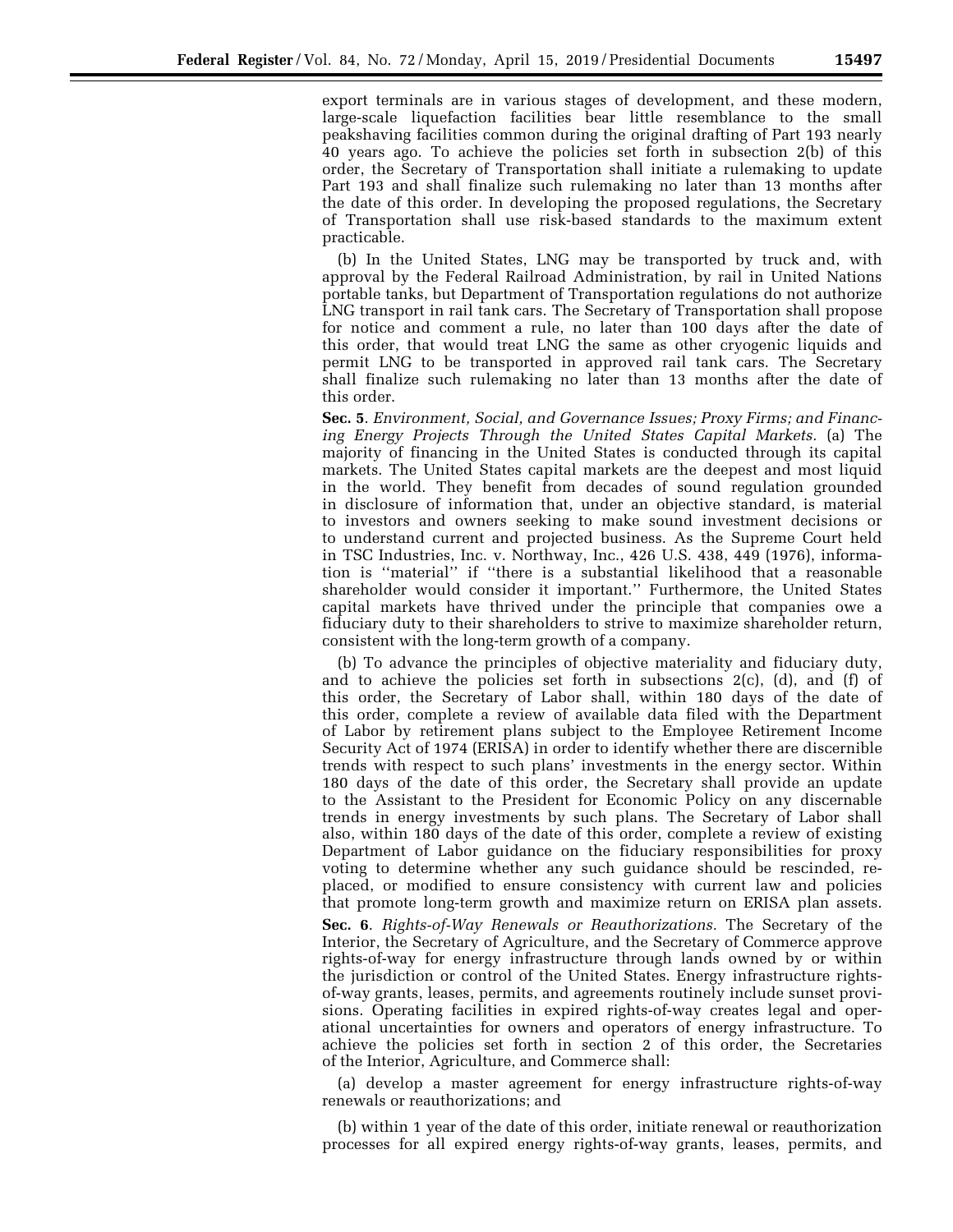agreements, as determined to be appropriate by the applicable Secretary and to the extent permitted by law.

**Sec. 7**. *Reports on the Barriers to a National Energy Market.* (a) Within 180 days of the date of this order, the Secretary of Transportation, in consultation with the Secretary of Energy, shall submit a report to the President, through the Assistant to the President for Economic Policy, regarding the economic and other effects caused by the inability to transport sufficient quantities of natural gas and other domestic energy resources to the States in New England and, as the Secretary of Transportation deems appropriate, to States in other regions of the Nation. This report shall assess whether, and to what extent, State, local, tribal, or territorial actions have contributed to such effects.

(b) Within 180 days of the date of this order, the Secretary of Energy, in consultation with the Secretary of Transportation, shall submit a report to the President, through the Assistant to the President for Economic Policy, regarding the economic and other effects caused by limitations on the export of coal, oil, natural gas, and other domestic energy resources through the west coast of the United States. This report shall assess whether, and to what extent, State, local, tribal, or territorial actions have contributed to such effects.

**Sec. 8**. *Report on Intergovernmental Assistance.* State and local governments play a vital role in supporting energy infrastructure development through various transportation, housing, and workforce initiatives, and through other policies and expenditures. The Federal Government is, in many cases, well positioned to provide intergovernmental assistance to State and local governments. To achieve the policies set forth in section 2 of this order, the heads of agencies shall review existing authorities related to the transportation and development of domestically produced energy resources and, within 30 days of the date of this order, report to the Director of the Office of Management and Budget and the Assistant to the President for Economic Policy on how those authorities can be most efficiently and effectively used to advance the policies set forth in this order.

**Sec. 9**. *Report on Economic Growth of the Appalachian Region.* Within 180 days of the date of this order, the Secretary of Energy, in consultation with the heads of other agencies, as appropriate, shall submit a report to the President, through the Assistant to the President for Economic Policy, describing opportunities, through the Federal Government or otherwise, to promote economic growth of the Appalachian region, including growth of petrochemical and other industries. This report also shall assess methods for diversifying the Appalachian economy and promoting workforce development.